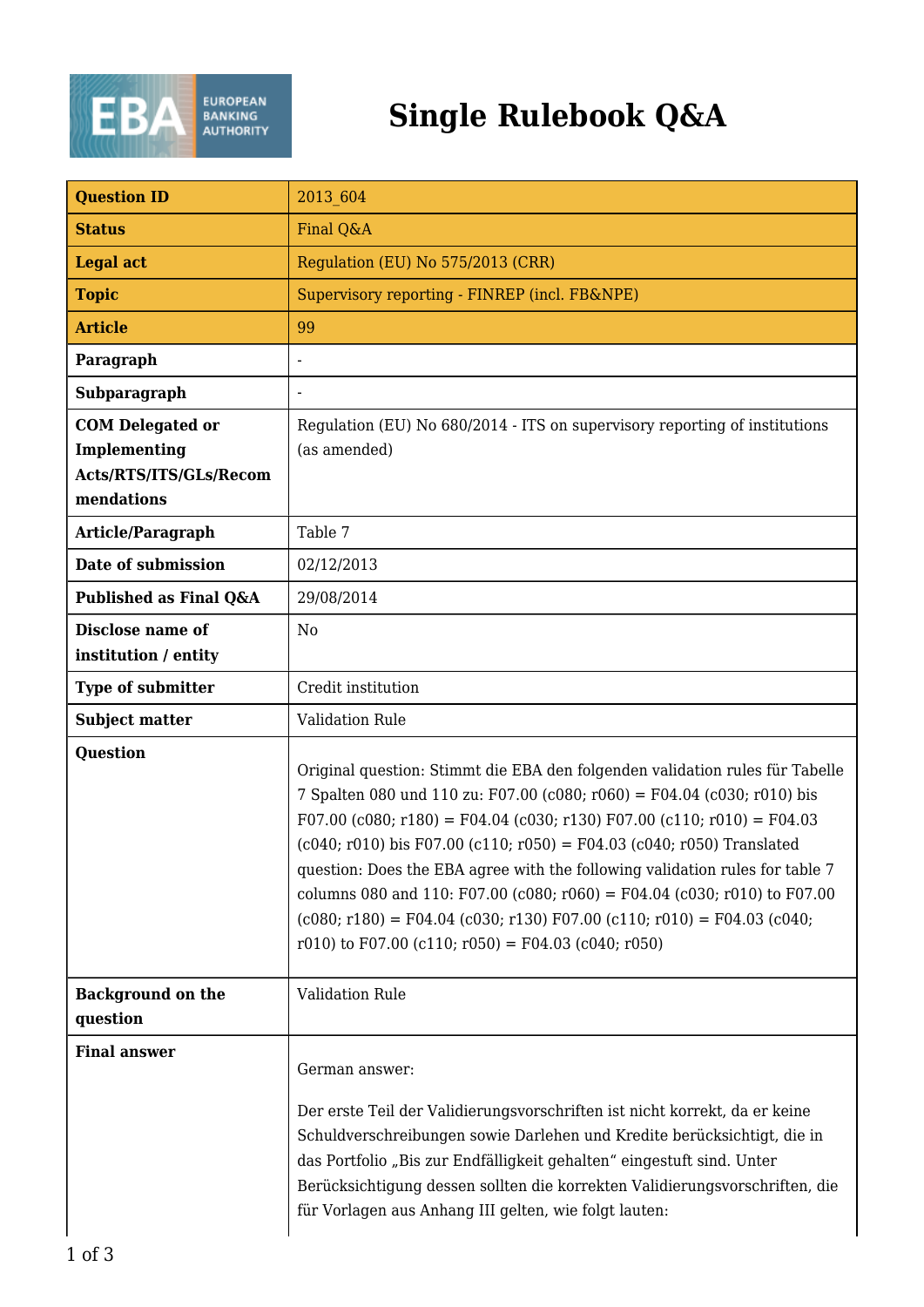${F\ 07.00, r060, c080} =$  Summe  $({F\ 04.04, (r010, r150), c030})$  bis  ${F\ 07.00, r180, c080} = Summe({F\ 04.04, (r130, r270), c030})$ 

Absatz 47 der Durchführungsverordnung (EU) Nr. 680/2014 zur Festlegung technischer Durchführungsstandards für die aufsichtlichen Meldungen der Institute legt fest, dass Vorlage F 07.00 die Wertminderung derjenigen finanziellen Vermögenswerte abdeckt, die als "Bis zur Endfälligkeit gehalten", "Zur Veräußerung verfügbar" und "Darlehen und Forderungen" eingestuft sind. Da die Wertminderung von Vermögenswerten der Kategorie "Zur Veräußerung verfügbar" als Umgliederung des unter "Sonstiges Ergebnis" erfassten kumulierten Verlustes aus dem Eigenkapital in den Gewinn oder Verlust berücksichtigt wird (siehe IAS 39.67), umfasst der Betrag der spezifischen Wertberichtigungen für einzeln bewertete finanzielle Vermögenswerte lediglich die übrigen Portfolios, die Gegenstand einer Wertminderung sind ("Darlehen und Forderungen" sowie "Bis zur Endfälligkeit gehalten").

Der zweite Teil der Validierungsvorschriften schlägt vor, Aktieninstrumente mit zwei unterschiedlichen Konzepten zu verbinden: "Kumulierte Abschreibungen" gemäß Anhang V Teil 2 Absatz 49 der technischen Durchführungsstandards und "Kumulierte Wertminderung" gemäß Anhang V Teil 2 Absatz 47 der technischen Durchführungsstandards.

Des Weiteren ist zu beachten, dass "Kumulierte Abschreibungen" gemäß Anhang V Teil 2 Absatz 49 der technischen Durchführungsstandards lediglich für Schuldtitel gelten. Daher werden die Zellen {F 07.00, r010-050, c110} in der nächsten Version der technischen Durchführungsstandards ausgegraut.

English answer:

The first set of validation rules are not correct because they do not consider the debt securities and loans and advances classified in the Held-to maturity portfolio. Taking that into account, the correct validation rules applicable for Annex III Templates should be the following:

 ${F\ 07.00, r060, c080} = \text{sum}({F\ 04.04, (r010, r150), c030})$  to  ${F\ 07.00, r180, c080} = sum({F\ 04.04, (r130, r270), c030})$ 

As stated by paragraph 47 of the Regulation (EU) No 680/2014 – ITS on Supervisory Reporting of institutions, template F 07.00 shall cover the impairment of those financial assets classified as held-to-maturity, availablefor-sale, and loans and receivables. As the impairment of an available for sale assets is accounted for as a reclassification of the cumulative loss recognised in Other Comprehensive Income from equity to profit or loss (see IAS 39. 67), the amount of specific allowances for individually assessed financial assets is only fed by the remainder portfolios subject to impairment (loans and receivables and held to maturity).